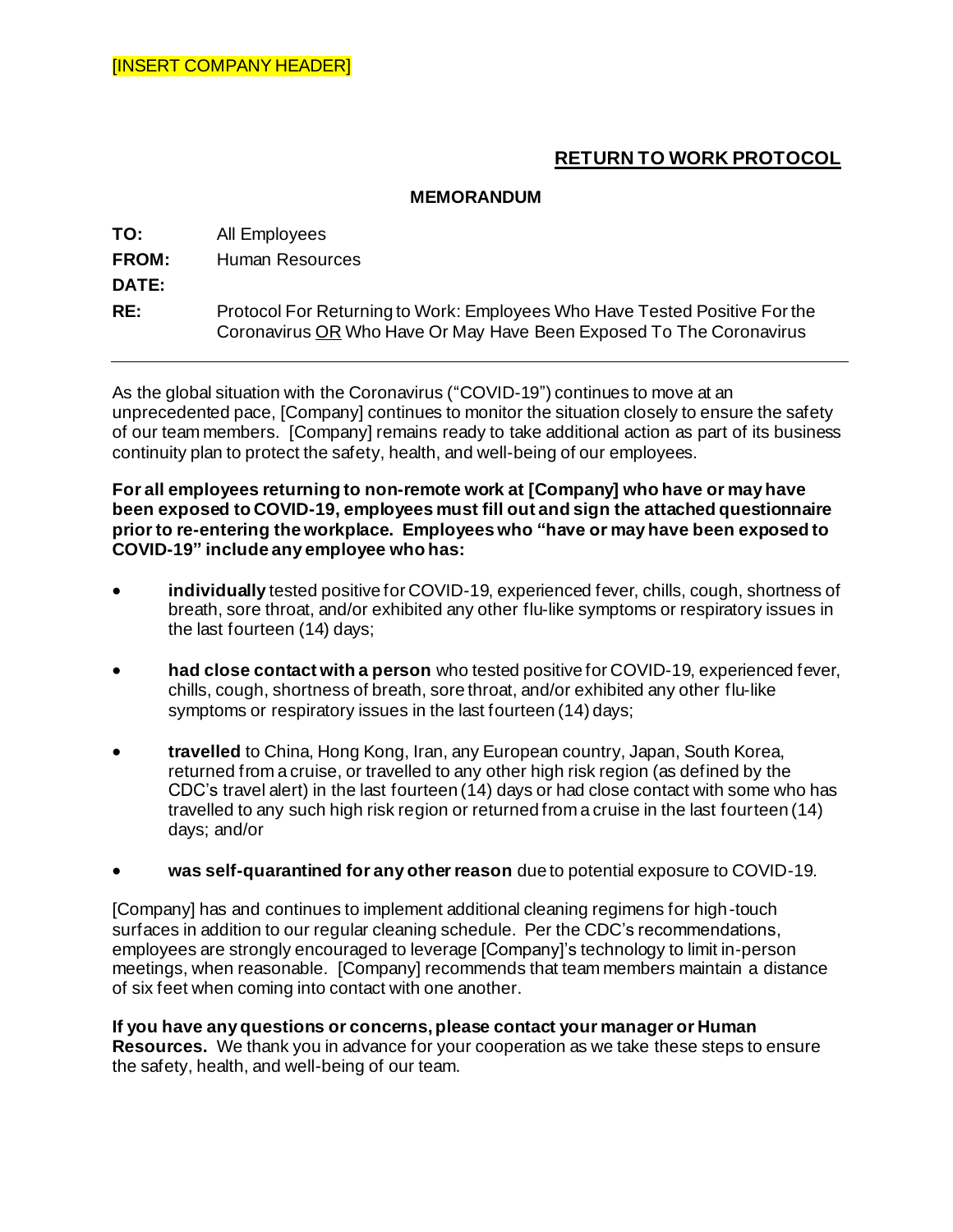## **QUESTIONNAIRE**

Please respond by checking any box applicable to you and sign below:

|                                                                                                                           | If you have tested positive for COVID-19, have you recovered from COVID-19 and<br>been medically released to return back to work from a licensed medical professional? If<br>so, please check this box and sign and return with your note from your medical provider. |                                                                                                                                                                                                                                                                                                                                                                                                      |
|---------------------------------------------------------------------------------------------------------------------------|-----------------------------------------------------------------------------------------------------------------------------------------------------------------------------------------------------------------------------------------------------------------------|------------------------------------------------------------------------------------------------------------------------------------------------------------------------------------------------------------------------------------------------------------------------------------------------------------------------------------------------------------------------------------------------------|
|                                                                                                                           | If you have not tested positive for COVID-19 and are unable to obtain a medical<br>release to return back to work from a licensed medical professional, have you<br>completed a 14-day self-quarantine due to:                                                        |                                                                                                                                                                                                                                                                                                                                                                                                      |
|                                                                                                                           | ப                                                                                                                                                                                                                                                                     | Having travelled to China, Hong Kong, Iran, any European country, Japan, South<br>Korea, returned from a cruise, or travelled to any other high risk region (as defined<br>by the CDC's travel alert), or having had close contact with some who has<br>travelled to any such high risk regions or returned from a cruise, and finished the<br>14-day quarantine period without developing symptoms; |
|                                                                                                                           |                                                                                                                                                                                                                                                                       | Having been in direct contact with a person who tested positive for COVID-19<br>and/or a person who had fever, chills, cough, shortness of breath, sore throat, or<br>exhibited any other flu-like symptoms or respiratory issues, and finished the 14-<br>day quarantine period without developing symptoms;                                                                                        |
|                                                                                                                           | $\Box$                                                                                                                                                                                                                                                                | Having been mandated to go into quarantine under local health guidelines, and<br>finished the 14-day quarantine period without developing symptoms;                                                                                                                                                                                                                                                  |
|                                                                                                                           |                                                                                                                                                                                                                                                                       | Having fever, chills, cough, shortness of breath, sore throat, or having<br>exhibited any other flu-like symptoms or respiratory issues, and have not<br>demonstrated symptoms for 72 hours after completion of the 14-day quarantine<br>period.                                                                                                                                                     |
| In all cases in which you checked a box above, please also confirm last date worked on-site and<br>last date of symptoms: |                                                                                                                                                                                                                                                                       |                                                                                                                                                                                                                                                                                                                                                                                                      |
|                                                                                                                           |                                                                                                                                                                                                                                                                       |                                                                                                                                                                                                                                                                                                                                                                                                      |
|                                                                                                                           |                                                                                                                                                                                                                                                                       |                                                                                                                                                                                                                                                                                                                                                                                                      |
| Please sign this document after checking the appropriate box above and submit the document                                |                                                                                                                                                                                                                                                                       |                                                                                                                                                                                                                                                                                                                                                                                                      |

to Human Resources, along with, if applicable, any return to work note from your medical provider.

**By signing below, you certify that your answers to the questionnaire are true to the best of your knowledge. You also certify that you will inform your manager or Human Resources Business Partner immediately if your answer to any of the questions above changes.** 

Employee Name (printed): \_\_\_\_\_\_\_\_\_\_\_\_\_\_\_\_\_\_\_\_\_ Employee Signature: \_\_\_\_\_\_\_\_\_\_\_\_\_